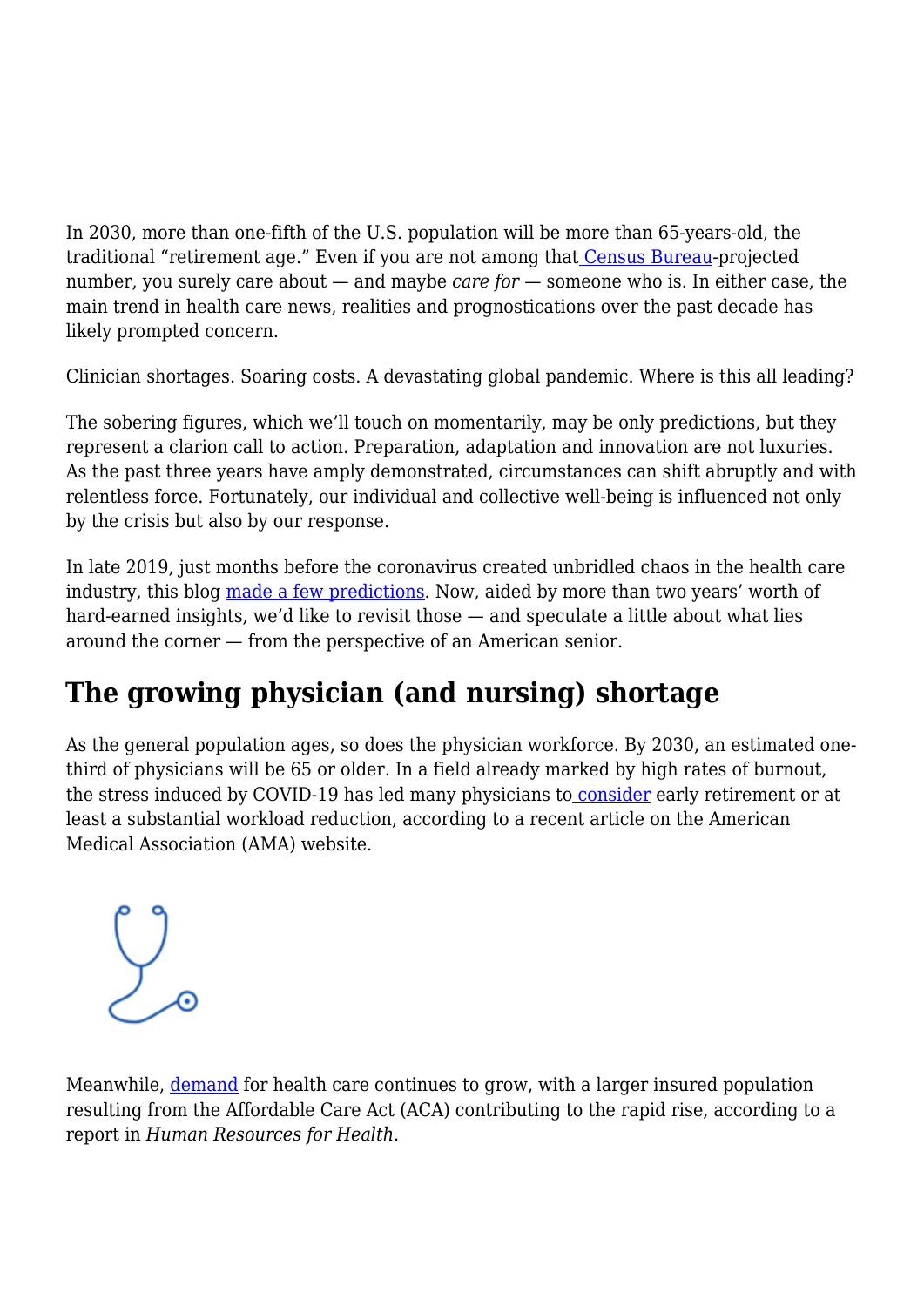The anticipated physician shortage comprises both primary and specialty care practitioners, including [geriatricians,](https://pubmed.ncbi.nlm.nih.gov/31583940/) whose essential skills include medication management and the recognition of asymptomatic and atypical presentations, the *Journal of Aging and Health* reports.

What does all this mean for seniors?

"Experience tells us that older adult patients demand sharply higher levels of care due to greater incidence of chronic disease, which will likely place much greater demand for physician services on a smaller pool of available physicians," AMA President Gerald E. Harmon, MD, [cautioned](https://www.ama-assn.org/about/leadership/why-we-must-act-now-ensure-adequate-physician-workforce) in a March 2022 column.



The shortfall extends to nurses and nursing assistants, many of whom also are nearing retirement age. These roles are very important to care settings outside the hospital, such as home health, nursing homes and hospices, as an article on [The Doctor Weighs In](https://thedoctorweighsin.com/healthcare-staff-shortagel-affect-seniors/) website points out.

Successfully confronting the shortage will require focused effort on multiple fronts:

- **More doctors.** The *Human Resources for Health* report points to measures that could bring relief, including increasing numbers of medical school graduates and attracting foreign-trained doctors. In addition, the bipartisan [Resident Physician Shortage](https://www.congress.gov/bill/117th-congress/senate-bill/834) [Reduction Act](https://www.congress.gov/bill/117th-congress/senate-bill/834) of 2021 would gradually provide 14,000 new Medicare-supported graduate medical education (GME) positions.
- **More assistance.** An influx of advanced practice registered nurses (APRNs) and physician assistants (PAs) could help ease the burden. "(W)e project the supply of these providers will more than double over the next 15 years," says a June 2021 [report](https://www.aamc.org/media/54681/download) prepared for the Association of American Medical Colleges (AAMC). That growth exceeds the projected growth in demand for their services, [the AAMC says](https://www.aamc.org/news-insights/aging-patients-and-doctors-drive-nation-s-physician-shortage), creating new opportunities for these clinicians to alleviate the load.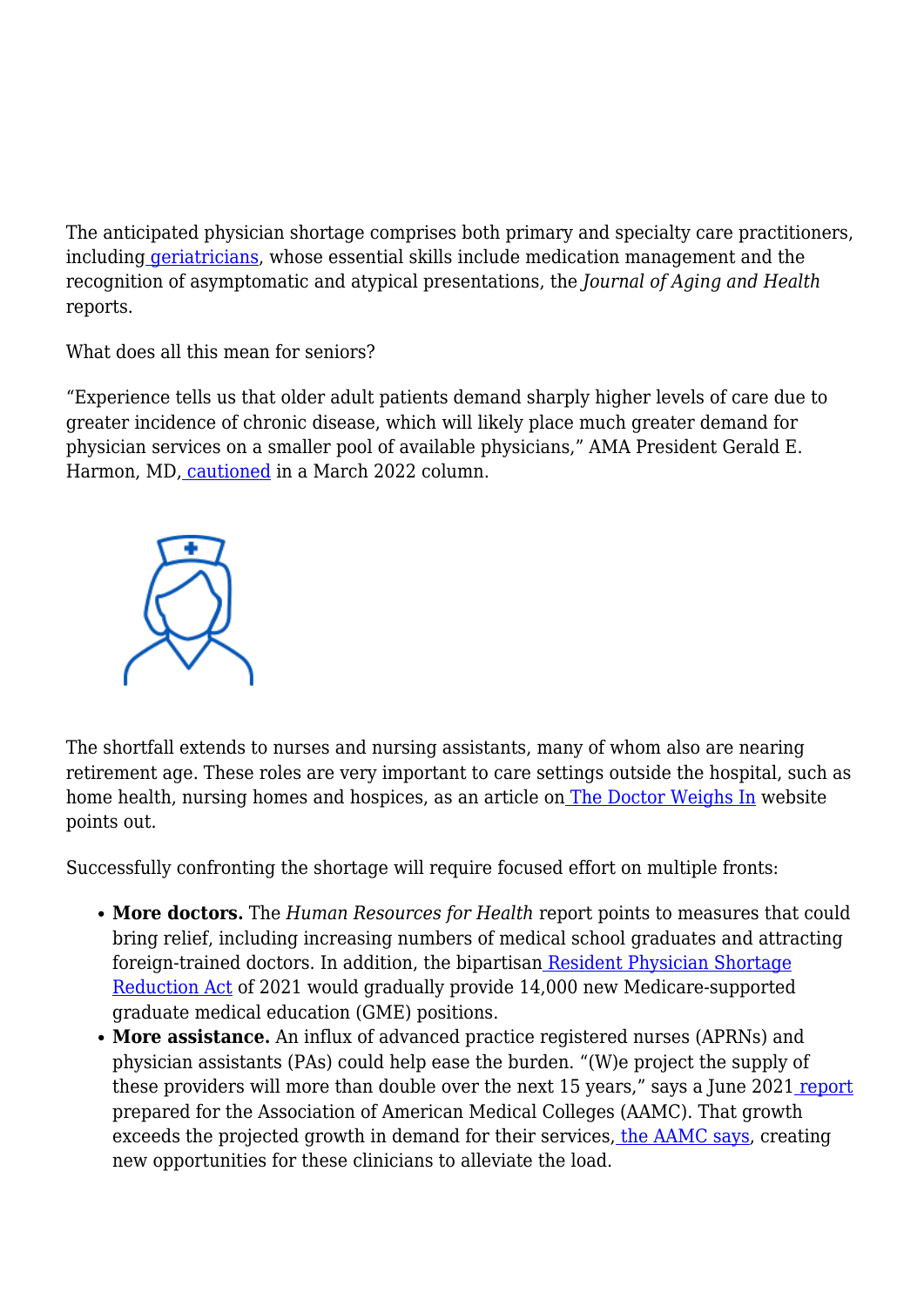**Expanded use of technology.** The use of telehealth and other technologies grew exponentially during the widespread pandemic shutdowns, proving that asynchronous and virtual care could be effective and efficient in optimizing limited resources.

## **The total cost of care continues to increase for seniors**

U.S. [spending](https://www.cms.gov/Research-Statistics-Data-and-Systems/Statistics-Trends-and-Reports/NationalHealthExpendData/NationalHealthAccountsHistorical) on health care reached \$4.1 trillion in 2020, nearly 20% of the nation's gross domestic product, according to the Centers for Medicare & Medicaid Services (CMS). That's more than \$12,500 a person.

The [n](https://www.pgpf.org/blog/2022/02/why-are-americans-paying-more-for-healthcare)onpartisan Peter G. Petersen Foundation [attributes](https://www.pgpf.org/blog/2022/02/why-are-americans-paying-more-for-healthcare) skyrocketing spending to two primary factors: the aging population and the cost of medical services. The acquisition of new technologies, administrative waste in the insurance and provider payment systems resulting from the U.S. health care system's complexities, and a lack of competition caused by hospital consolidation could all be contributors to the cost, the foundation suggests.



The high cost has multiple ripple effects. Like the pandemic, it can cause adults to delay or even forgo care. That can lead to medical complications and deteriorating conditions, adding further to the load on the physician workforce, particularly specialists. Seniors are most often putting off dental, hearing and vision care, which Medicare generally does not cover, Kaiser Family Foundation (KFF[\)](https://www.kff.org/health-costs/issue-brief/americans-challenges-with-health-care-costs/) [polling](https://www.kff.org/health-costs/issue-brief/americans-challenges-with-health-care-costs/) has found. In addition to preventing people from getting needed care, costs also kept 29% of those surveyed from taking their medications as ordered at some point in 2021.

Difficulty paying medical bills can be a source of stress that affects a family's physical, mental and emotional health as well as their financial well-being. It also can force households to cut back on other necessities.

The most unfortunate aspect of the out-of-control U.S. health care spending, which is among the world's highest, is that it has not brought a proportionate improvement in outcomes.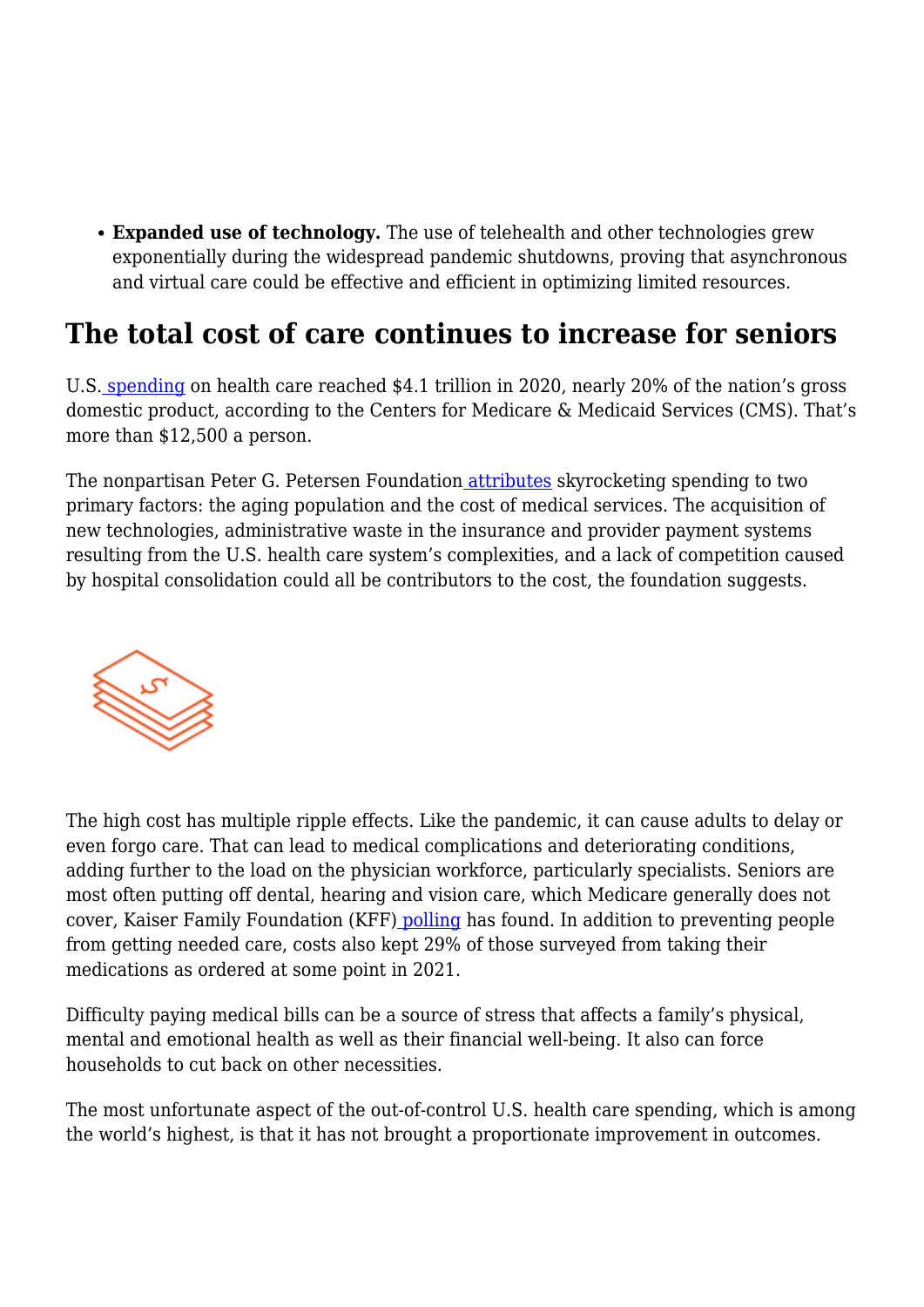Providing better care at a reduced cost necessitates a paradigm shift on the part of patients, providers, payers and policymakers. Patients and providers must change the way they interact. With people living longer, if not necessarily healthier, they must help clinicians provide more longitudinal care. That means becoming more active in their own health, guided by their day-to-day caregivers if necessary. Information must be freely shared with all involved in a patient's care, and providers must be attentive to social determinants and other "outside" factors.

Here, too, technology can play a key role: in gathering, sharing and analyzing clinical and claims data; in nurturing connections with patients and prompting action; in patient triage and transitions; in enabling more home-based and virtual care.

## **The increase in economic disparities and other social drivers**

The projected physician shortage could be worse than it is. According to the AAMC, [even](https://www.aamc.org/news-insights/press-releases/aamc-report-reinforces-mounting-physician-shortage) [more physicians](https://www.aamc.org/news-insights/press-releases/aamc-report-reinforces-mounting-physician-shortage) would be needed now if marginalized minority populations (notably Blacks and Hispanics), rural residents and people lacking health insurance used health care at the same rate as those with fewer access barriers.

Of course, perpetuating barriers to care is *not* the way to offset a physician shortage.

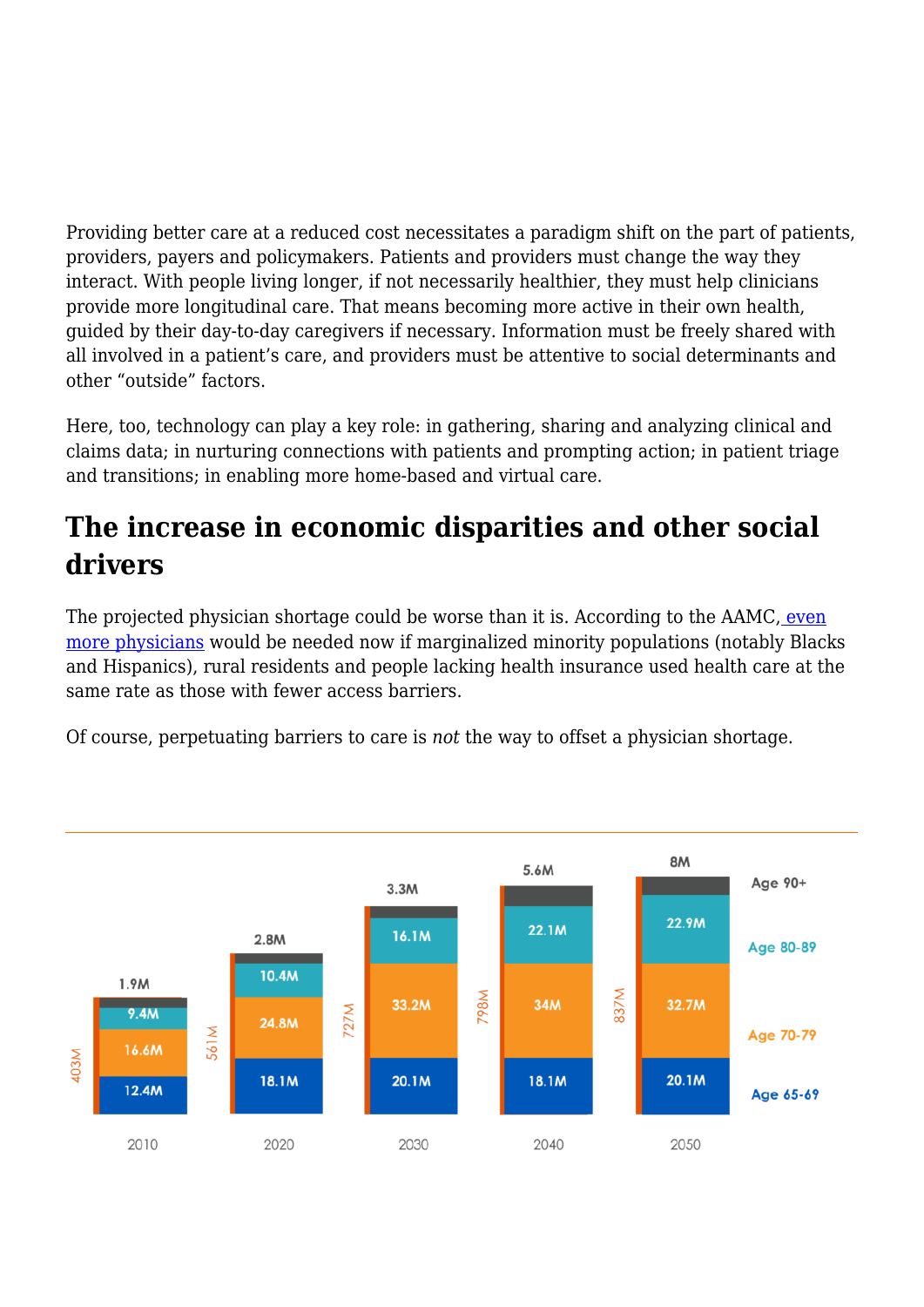As this blog has previously noted, COVID-19 exposed many long-existing disparities. Whether related to race, gender, geography, job, income or some other personal information, these disparities must be addressed. An April 2022 story in *The Washington Post*, for example, reported on a disparity in the types of [the flu vaccines](https://www.washingtonpost.com/health/2022/04/04/flu-vaccine-racial-disparity/) administered to senior patients, with minority patients more likely to get a standard shot instead of a costlier high-dose shot. Other race-relate[d inequities](https://navihealth.com/essentialinsights/peeling-back-the-layers-of-overlappi) relate to diabetes diagnoses, COVID-19 deaths, high blood pressure and life expectancy, to name a few.

Such disparities, including the social determinants of health (SDOH) that may fuel them, can no longer be disregarded. A strengthened commitment to ["whole person" care](https://navihealth.com/essentialinsights/the-importance-of-committing-to-whole-person-care/), whether it occurs in a hospital or in a home or post-acute care facility, can help bridge the gaps plaguing the system.

Again, technologies that identify disparities and SDOH and connect seniors and others with [social care programs](https://company.findhelp.com/) can be invaluable in addressing the well-being of both individuals and populations.

## **Isolation and loneliness for seniors**

The fact that human beings are social creatures has perhaps never been more clear than during the pandemic-related shutdowns. Grief, loneliness, isolation and their accompanying health risks — especially among seniors separated from their loved ones — were put on heartbreaking display.

This awareness reinforces the need for providers to take a holistic approach to care, and for payers and those who determine health care policy not to underestimate the influence of social factors on a person's well-being.